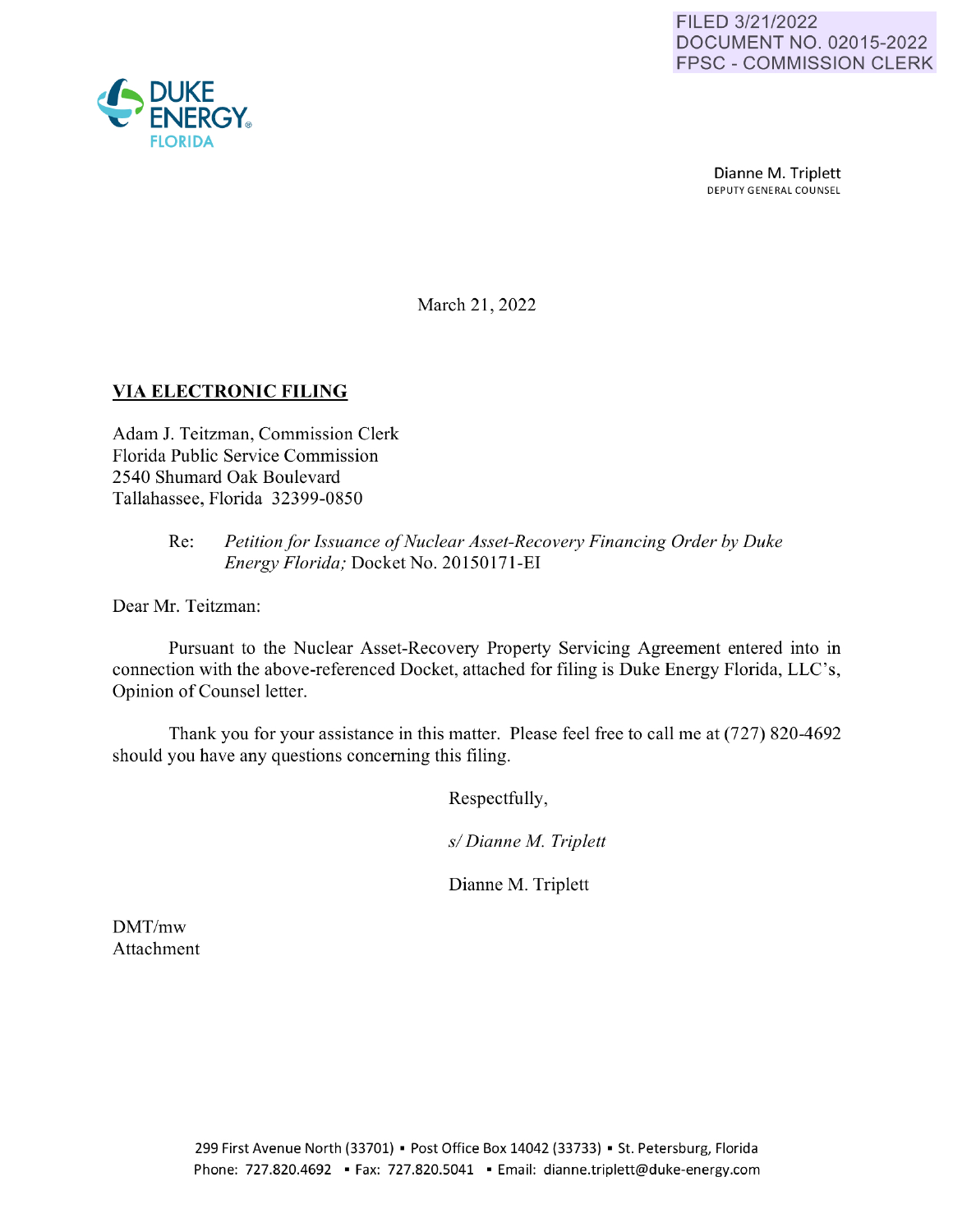## **CERTIFICATE OF SERVICE**

I HEREBY CERTIFY that a true and correct copy of the foregoing has been furnished via electronic mail to the following this 21<sup>st</sup> day of March, 2022.

|                                             | $s$ Dianne M. Triplett            |
|---------------------------------------------|-----------------------------------|
|                                             | Attorney                          |
|                                             |                                   |
| Theresa L. Tan                              | C. Rehwinkel                      |
| Office of the General Counsel               | Office of Public Counsel          |
| Florida Public Service Commission           | c/o The Florida Legislature       |
| 2540 Shumard Oak Blvd.                      | 111 West Madison Street, Room 812 |
| Tallahassee, FL 32399-0850                  | Tallahassee, FL 32399-1400        |
| $ltan(a)$ psc.state.fl.us                   | rehwinkel.charles@leg.state.fl.us |
|                                             |                                   |
| Jon C. Moyle, Jr. / Karen A. Putnal         | James W. Brew                     |
| 118 North Gadsden Street                    | Stone Law Firm                    |
| Tallahassee, FL 32301                       | 1025 Thomas Jefferson Street, NW  |
| $\text{imoyle}(a)$ moylelaw.com             | Eighth Floor, West Tower          |
| kputnal@moylelaw.com                        | Washington, DC 20007-5201         |
|                                             | jbrew@smxblaw.com                 |
| Robert Scheffel Wright / John T. LaVia, III |                                   |
| Gardner Law Firm                            |                                   |
| 1300 Thomaswood Drive                       |                                   |
| Tallahassee, FL 32308                       |                                   |
| schef@gbwlegal.com                          |                                   |
| ilavia@gbwlegal.com                         |                                   |
|                                             |                                   |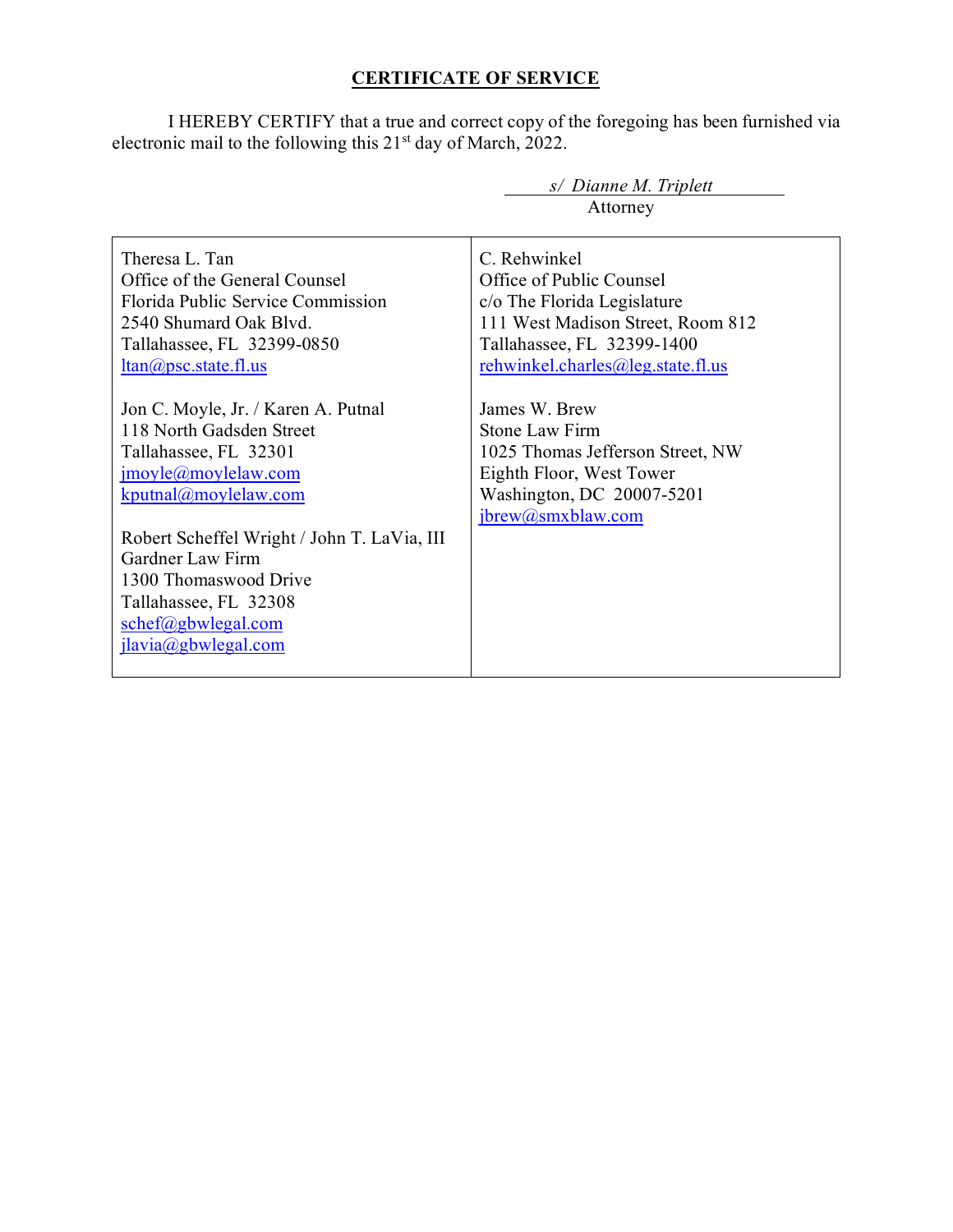

 Dianne M. Triplett DEPUTY GENERAL COUNSEL

March 17, 2022

Ms. Darnella Tinnel-Crawford BNY Mellon Trust Company, N.A. 2 N. LaSalle Street, Suite 700 Chicago, IL 60602

Re: Indenture dated as of June 22, 2016, by and between Duke Energy Florida Project Finance, LLC (the "Issuer") and The Bank of New York Mellon Trust Company, N.A. (the "Indenture") and Nuclear Asset-Recovery Property Servicing Agreement dated as of June 22, 2016 between the Company and Duke Energy Florida, LLC, as Servicer (the "Servicing Agreement")

Ms. Tinnel-Crawford:

This opinion is given in accordance with Section 3.06(a) of the Indenture and Section 3.01(c)(ii) of the Servicing Agreement. Capitalized terms used in this opinion and not defined are as defined in the Indenture and the Servicing Agreement.

I am Deputy General Counsel of Duke Energy Business Services, LLC, the service company affiliate of the Issuer and the Servicer, and act as counsel to the Issuer and the Servicer under the above-referenced agreements. I am generally familiar with the Issuer's and Servicer's business, properties and corporate proceedings. I have read the covenants of the Issuer and the Servicer contained in the Indenture and Servicing Agreement, respectively, including in particular the covenant contained in Section 3.05 of the Indenture and Section 3.01(c)(ii) of the Servicing Agreement and the covenants relating to the recording, filing, re-recording and refiling of UCC statements and other documents with the Florida Secured Transactions Registry and the Secretary of State of the State of Delaware. The statements and opinions contained in this opinion are based upon an examination of the following: the Issuer's and the Servicer's respective Articles of Organization and Limited Liability Company Operating Agreement; the Indenture; the Servicing Agreement; receipts or other evidence that the proper documents have been filed of record in each of such jurisdictions; and such other documents and records as I have deemed appropriate. I also